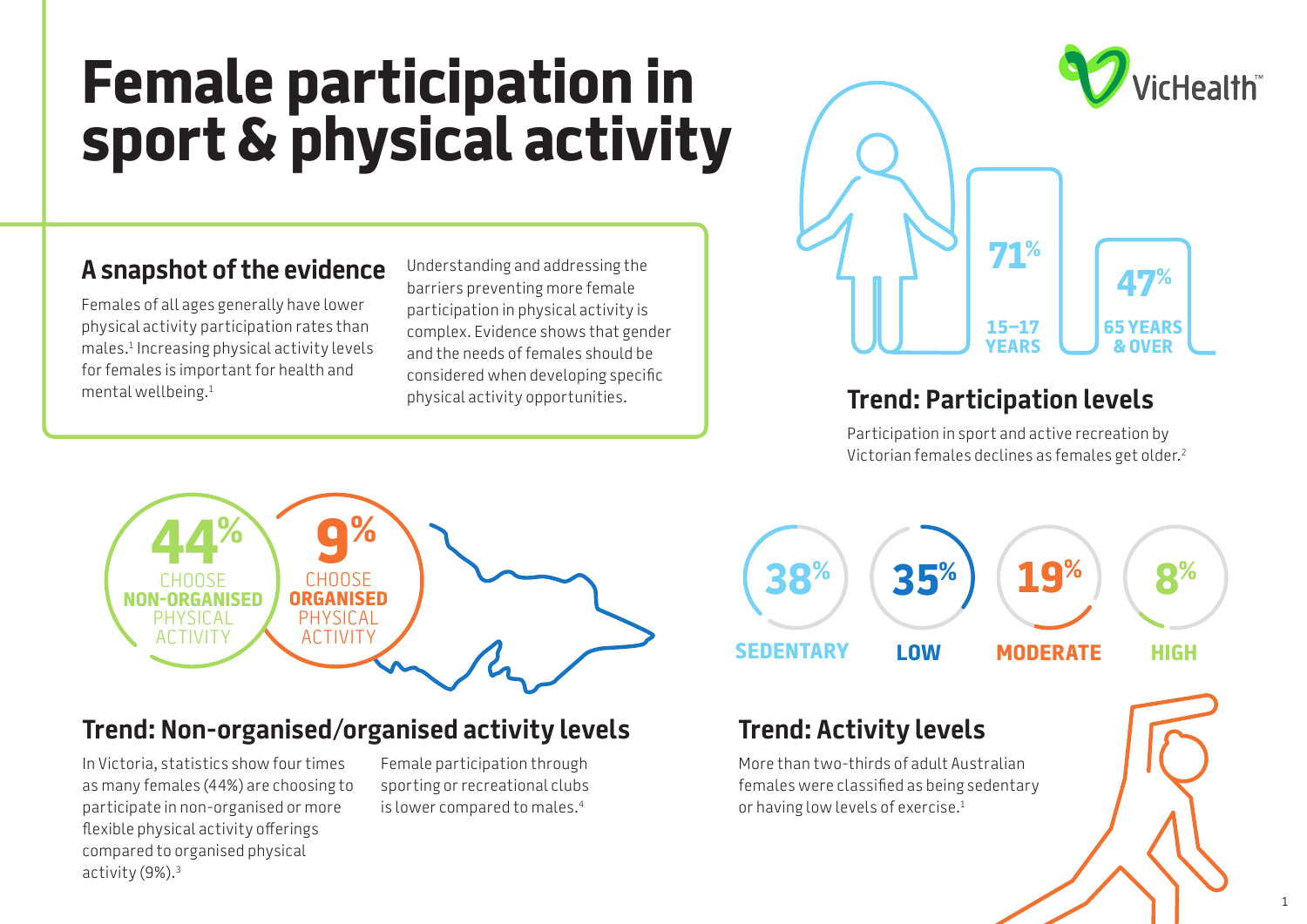### **Health benefits of physical activity for women**

Even having a low level of physical activity is better for health than not being active at all.<sup>5</sup>

Participation in sport and physical activity can provide females with the following benefits:

- prevention and management of disease, such as: coronary heart disease, strokes, type 2 diabetes, Alzheimer's Disease and dementia6,7,8,9
- increased health, fitness, body and bone strength<sup>10,11,12</sup>
- weight loss and prevention of obesity<sup>7</sup>
- reduced risks of mortality<sup>5</sup>
- $\cdot$  increased mental health and improved wellbeing<sup>13</sup>
- $\bullet$  increase in social connections and enjoyment<sup>14,15</sup>.

### **Motives for females to get physically active**

- Compared to men, women place more importance on the social aspects of physical activity, and are less motivated by performance outcomes, such as building strength<sup>14</sup>.
- Motives to participate can change and evolve over time. For example, a woman may begin physical activity for health reasons, however find enjoyment in the social aspect or mental wellbeing and continue  $f$ or those reasons $16,17,18,19$ .
- Key motivations include maintaining or improving health<sup>20</sup>, appearance and weight management<sup>16</sup>, personal fulfilment16, wellbeing and improving quality of life<sup>16</sup> and social interactions<sup>14</sup>.
- Younger women (18-35) have been found to be more motivated by appearance, weight loss and peer pressure compared to older women<sup>21</sup>, however conversely can be hampered by societal expectations of body image<sup>13</sup>.
- Older women are predominantly motivated by health outcomes20.





### **Influencers on physical activity**

- Addressing the barriers can have a greater influence on females being more active, compared to promoting the benefits of physical activity $22$ .
- Reducing the perception of, or the actual barriers could be necessary to increase participation. The more barriers a female perceives the less likely she is to engage $22,23,24$ .
- Not all females are the same and some may experience different barriers and challenges to others. Certain barriers can affect a female more at different life stages<sup>13,24,25,26</sup>.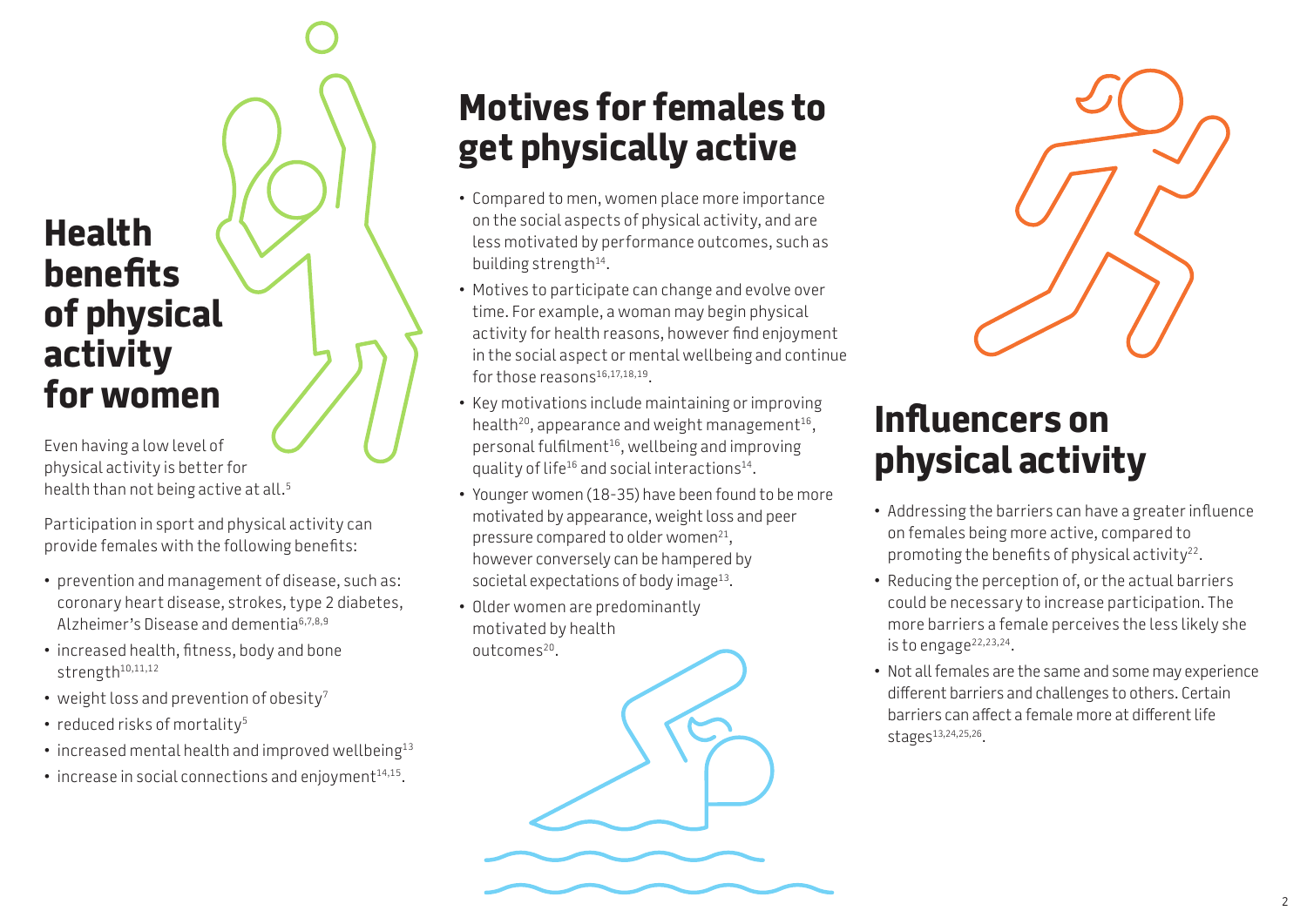### **Physical activity across life stages**

|                 | Girls &<br>adolescents                                                                                                                                                                                                                                                                                                                                                                                                                                                                                                                                                                                                                                                                                                                                                                                                                                                                                                                                            | <b>Women</b><br>18-55 years                                                                                                                                                                                                                                                                                                                                                                                                                                                                                                                                                                                                                                                                                                                                                                                          | <b>Mothers</b>                                                                                                                                                                                                                                                                                                                                                                             | Older women<br>55+ years                                                                                                                                                                                                                                                                                                                                                    | <b>Females of all ages</b><br>(summation)                                                                                                                                                                                                                                                                                                                                                                                                                                                                                                                                                                                                                                                                                                                                                                                                                                                                                                             |
|-----------------|-------------------------------------------------------------------------------------------------------------------------------------------------------------------------------------------------------------------------------------------------------------------------------------------------------------------------------------------------------------------------------------------------------------------------------------------------------------------------------------------------------------------------------------------------------------------------------------------------------------------------------------------------------------------------------------------------------------------------------------------------------------------------------------------------------------------------------------------------------------------------------------------------------------------------------------------------------------------|----------------------------------------------------------------------------------------------------------------------------------------------------------------------------------------------------------------------------------------------------------------------------------------------------------------------------------------------------------------------------------------------------------------------------------------------------------------------------------------------------------------------------------------------------------------------------------------------------------------------------------------------------------------------------------------------------------------------------------------------------------------------------------------------------------------------|--------------------------------------------------------------------------------------------------------------------------------------------------------------------------------------------------------------------------------------------------------------------------------------------------------------------------------------------------------------------------------------------|-----------------------------------------------------------------------------------------------------------------------------------------------------------------------------------------------------------------------------------------------------------------------------------------------------------------------------------------------------------------------------|-------------------------------------------------------------------------------------------------------------------------------------------------------------------------------------------------------------------------------------------------------------------------------------------------------------------------------------------------------------------------------------------------------------------------------------------------------------------------------------------------------------------------------------------------------------------------------------------------------------------------------------------------------------------------------------------------------------------------------------------------------------------------------------------------------------------------------------------------------------------------------------------------------------------------------------------------------|
| MOTIVATIONS     | • Having fun with friends <sup>31</sup><br>• Improving their skills <sup>62</sup><br>• Family activity, parents involved in<br>physical activity <sup>27</sup><br>• Improve body image <sup>61</sup>                                                                                                                                                                                                                                                                                                                                                                                                                                                                                                                                                                                                                                                                                                                                                              | · Younger women motivated by<br>improving their appearance and<br>weight management <sup>21</sup><br>• Social over performance outcomes <sup>14</sup>                                                                                                                                                                                                                                                                                                                                                                                                                                                                                                                                                                                                                                                                | • Low levels of self-motivation, as<br>priority is on their family rather than<br>themselves <sup>33, 35</sup><br>• Can be motivated by weight<br>management <sup>35</sup> and personal<br>wellbeing <sup>33</sup><br>• Communicating the benefits of physical<br>activity could potentially motivate<br>mothers, such as being a positive role<br>model within their family <sup>33</sup> | • Health outcomes <sup>20</sup>                                                                                                                                                                                                                                                                                                                                             | • Social interaction <sup>39,14</sup>                                                                                                                                                                                                                                                                                                                                                                                                                                                                                                                                                                                                                                                                                                                                                                                                                                                                                                                 |
| <b>BARRIERS</b> | • Family (parent) support:<br>- logistics, transport and<br>organisation <sup>26, 27, 29, 54</sup><br>- emotional support, praise and<br>encouragement <sup>26, 27, 29, 54</sup><br>- financial <sup>26, 27, 29, 54</sup><br>- peer support and encouragement <sup>54</sup><br>• Adolescents:<br>- time constraints with academic<br>activities, social activities, and paid<br>employment <sup>55, 56, 60</sup><br>- during adolescence, girls' priorities<br>shift toward spending social time<br>with friends, doing household chores<br>and concentrating on school work.<br>Physical activity becomes less of a<br>priority during adolescence <sup>55,56</sup><br>- influenced by self-concept,<br>confidence levels and perception of<br>skills in comparison to peers <sup>54, 56, 57</sup><br>- influenced greatly by body image<br>and experience greater drop-out<br>during adolescent due to social and<br>peer pressures on appearance <sup>56</sup> | • Time constraints and shifting<br>responsibilities related to:<br>- studv<br>- work<br>- domestic and family duties <sup>13</sup><br>• Perception that daily activities do not<br>leave enough time to exercise <sup>24</sup><br>• Feelingtired <sup>24</sup><br>• Not wanting to exercise alone <sup>24</sup><br>• Cost and inflexibility of payment<br>structures, and inflexible time<br>structures <sup>13</sup><br>• Obese women can feel their weight<br>is a barrier to physical activity as it<br>inhibits their energy level, confidence,<br>and ability to participate <sup>17</sup><br>• Intimidated by the gym environment <sup>13</sup><br>• Perceived barriers for 18-55 year old<br>women decrease as they become more<br>active, women who are more active,<br>perceive less barriers <sup>24</sup> | $\cdot$ Lack of time <sup>25, 32, 33</sup><br>• Family support <sup>25, 32, 33</sup><br>• Family priority for time and money <sup>25,</sup><br>32.33<br>• Guilt about spending time away from<br>family and spending family resources<br>on themselves <sup>25, 32, 33</sup><br>• Understanding what exercise<br>to undertake at what stage of<br>pregnancy <sup>64,65</sup>               | • Fewer barriers than other female age<br>groups $20, 24$<br>• Understanding what exercise to<br>undertake at what age and ability<br>level <sup>20</sup><br>• Fear of injury <sup>20</sup><br>• Perceived lack of ability <sup>20</sup><br>Existing health problems <sup>24</sup><br>• Long term sedentary patterns <sup>20</sup><br>• Perceived age barrier <sup>20</sup> | • Confidence, knowledge and belief in<br>their own ability <sup>20, 28, 50, 54, 56, 57</sup><br>• Lack of motivation <sup>18,24</sup><br>$\bullet$ Time <sup>13, 18, 24, 25, 32, 33, 55, 56, 60</sup><br>• Finances <sup>18, 26, 27, 29, 54, 31, 33</sup><br>$\cdot$ Fatigue <sup>24</sup><br>• Knowledge of what physical activity to<br>undertake <sup>13,20,65</sup><br>• Awareness and access to<br>opportunities <sup>14,42</sup> particularly for rural<br>areas <sup>58</sup><br>• Perceiving activities such as watching<br>TV as more relaxing and instantly<br>rewarding <sup>59</sup><br>· Sociocultural restraints can include:<br>- perception girls/women should not<br>participate in physical activity <sup>40</sup><br>- language, religious wear40,45<br>- previous physical activity<br>experience <sup>40,45</sup><br>- facilities do not cater for gender<br>segregation or food requirements <sup>40, 45, 46</sup><br>Continues |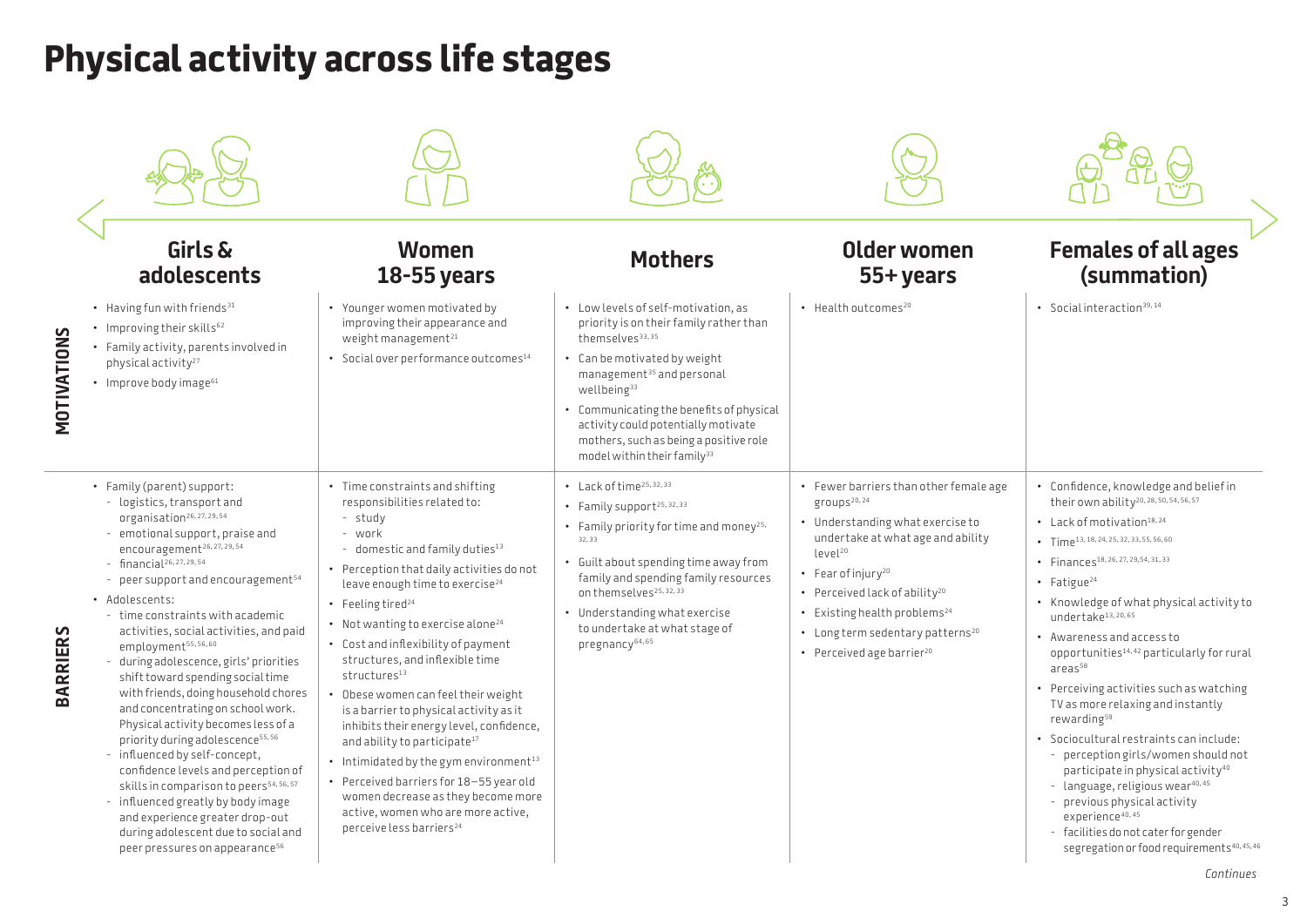





#### **Girls & adolescents**

- Skill building through training sessions or short courses designed as 'introduction' to sporting activity<sup>54</sup>
- Creating opportunities where adolescent girls can participate in physical activity with similar skilled peers and in gender groups or, if mixed, ensure it is a supportive environment54, 57, 58
- Create activities which require little financial outlay for equipment. They can potentially borrow or hire equipment or it be provided by activity co-ordinator<sup>29</sup>
- 'Girls only' programs will reduce peer pressure and issues related to self-image<sup>54,58</sup>
- Co-ordinate programs where girls and boys can participate in activities at same time (yet separately), reducing the time constraints and logistical barriers for parents54
- Create activities which facilitate whole  $f$ amily involvement $33$
- Extend awareness and education of the importance of physical activity and the potential barriers for girls to teachers, family, role models and peers so that they can support girls' participation and reduce drop-out rates<sup>60</sup>

## **Women**

- Flexibility with cancellations and payment<sup>13, 14, 24</sup>
- Locations for physical activity need to be within or close to work, study, or home13, 14, 24
- Create short or express activities which can be done during lunch breaks<sup>13, 14, 24</sup>
- Flexible social based, such as walking groups13, 14, 24
- Include education elements to physical activity programs which include time-management skills and self-empowerment<sup>13, 24</sup>
- 
- Child care facilities available or fun activities for children which would alleviate guilt $33$
- $\cdot$  Incorporate children into activity<sup>33</sup>
- Unstructured and flexible activities, such as walking groups<sup>33, 34</sup>
- For structured activities, having no cancellation fees and flexible payment options35
- Education of suitable activities for pregnant women64,65
- Flexible hours that physical activity is available and range of physical activity activities which fit into work day63
- Provide resources which support physical activities at home, such as exercise programs, health and diet information, pedometers and diaries to track activity and maintain motivation<sup>33, 35</sup>
- Take a 'whole of family' approach to create a program children, mothers and potentially partners can all participate or be included<sup>33</sup>

#### **18-55 years Mothers Older women 55+ years**

- Scheduled routine of activities $20, 24$
- Education on health benefits and overcoming illness<sup>20,24</sup>
- $\cdot$  Social element<sup>20, 24</sup>
- $\cdot$  Outdoors<sup>20, 24</sup>
- $\bullet$  Consider walks around gardens<sup>20,24</sup>

#### **Females of all ages (summation)**

- Providing activities at flexible times, and creating flexible payment options13, 32. Free introductory courses to increase confidence and remove cost and investment barrier40, 45, 46
- Work in partnership with key target groups (cultural or religious groups) 40, 45, 46
- Ensure program facilitators are educated and trained on cultural sensitives or requirements40, 45, 46 and are focused on motivating and supporting  $f$ emales<sup>32</sup>
- Create inclusive physical and cultural environments<sup>49</sup>
- Create opportunities for nonparticipating women to be included, such as volunteering<sup>41</sup>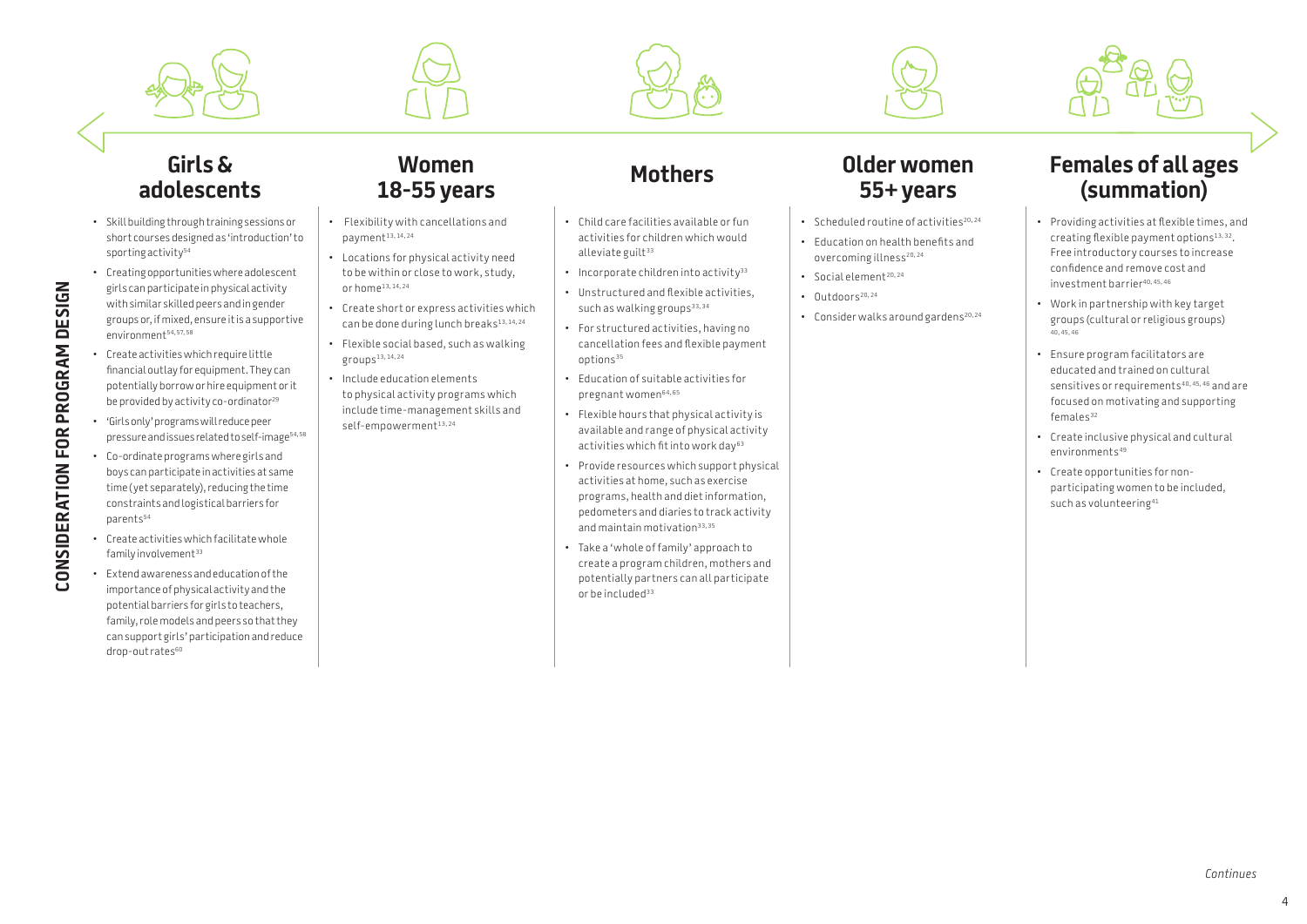



#### **Girls & adolescents**

• Promote the benefits of girls' involvement in physical activity to parents, teachers and role models. Particularly promote the potential for stress reduction and improved study<sup>58</sup>

- Promote the social element of programs to girls; the fun, excitement and time with friends. Consider promoting programs to whole social groups, families and schools by perhaps offering discounts to bring a friend or sister $33$
- Promote the skill-building elements of the program and emphasise it is not about performance or competition<sup>60</sup>

## **Women**

- Marketing should focus on the social and enjoyment benefits of the program<sup>13, 17, 24</sup>
- For obese women, marketing the social enjoyment and other benefits to physical activity, as opposed to weight loss, may reduce the expectations and pressure women place on themselves<sup>17</sup>
- Communicate and educate the
- importance of physical activity to those within a mothers' support group (partners, family, work etc.) to encourage their support, both logistical (such as looking after children) and emotional23, 25, 33
- Include easy-to-read health information about what activities are safe at what stage of pregnancy and motherhood<sup>33, 35</sup>
- Communicate health education and physical activity messages during the program by SMS and phone rather than rely on personal contact<sup>33, 35, 36</sup>

#### **18-55 years Mothers Older women 55+ years**

- Promote and educate the benefits of short or low impact physical activity (such as walking or gardening) $^{22}$
- Promote relevant and timely information specific to this group with consideration for overcoming illness or health concerns<sup>20, 24</sup>
- Promote the social element and a scheduled routine20, 24
- Promote the accessibility of the physical activity and ensure participants' activities will be achievable for their age group and ability<sup>13</sup>

#### **Females of all ages (summation)**

- Throughout promotion material use 'real' images that females can relate to and 'see themselves' doing. This improves their self-concept and gives them a belief they can do the activity<sup>50</sup>
- Extend this to include diverse images of religious or cultural groups, particularly for cultures where religious headwear is necessary and female only areas<sup>40, 45, 46</sup>

### **Summary: When designing and promoting your program**

- Consider partnering with other community groups who access your target market or can provide physical activity in locations and settings close to work, school or home.
- Include your target market in the creation of programs to give them a sense of control and involvement. This will also allow you to identify particular motives or barriers that need to be addressed.
- Consider the particular barriers your target market faces, and design and promote a program that can overcome these13, 24, 25, 26.
- Consider the motivations of your target group and promote details of how you will deliver on these motivations through your activity.
- Educate and make aware of the opportunities of the most appropriate physical activity for your target group13, 14, 65
- Include general information on how to live a healthy lifestyle. For example: dietary requirements, healthy eating and opportunities of how to fit physical activity into a person's daily routine.
- Design programs which build skills.
- Use images which are easily relatable to your target market.

#### **Do Don't**

- Don't discriminate based on gender. Girls and women can be interested in all types of PA.
- Do not focus only on the participants. Educating families (parents, partners, extended family) and role models (teachers, peers, cultural and religious leaders) about the benefits and necessities of female physical activity could increase their level of support for girls and women participating29,40, 41, 45, 46, 60.
- Do not limit accessibility to physical activity activities. If location, time or transport is a barrier, design programs which could be delivered in a work or school setting, or outside.
- Do not focus only on weight-related benefits; women can get disheartened if their weight-loss goals are not quickly achieved. Instead consider and promote the social, mental and wellbeing benefits of physical activity as well as the wider health benefits<sup>17</sup>.
- Do not limit your innovation. Consider technology to improve monitoring (e.g. pedometers) and communication tools to reach and keep in contact with females (mobile phone SMS, email, mail out programs and information, phone calls).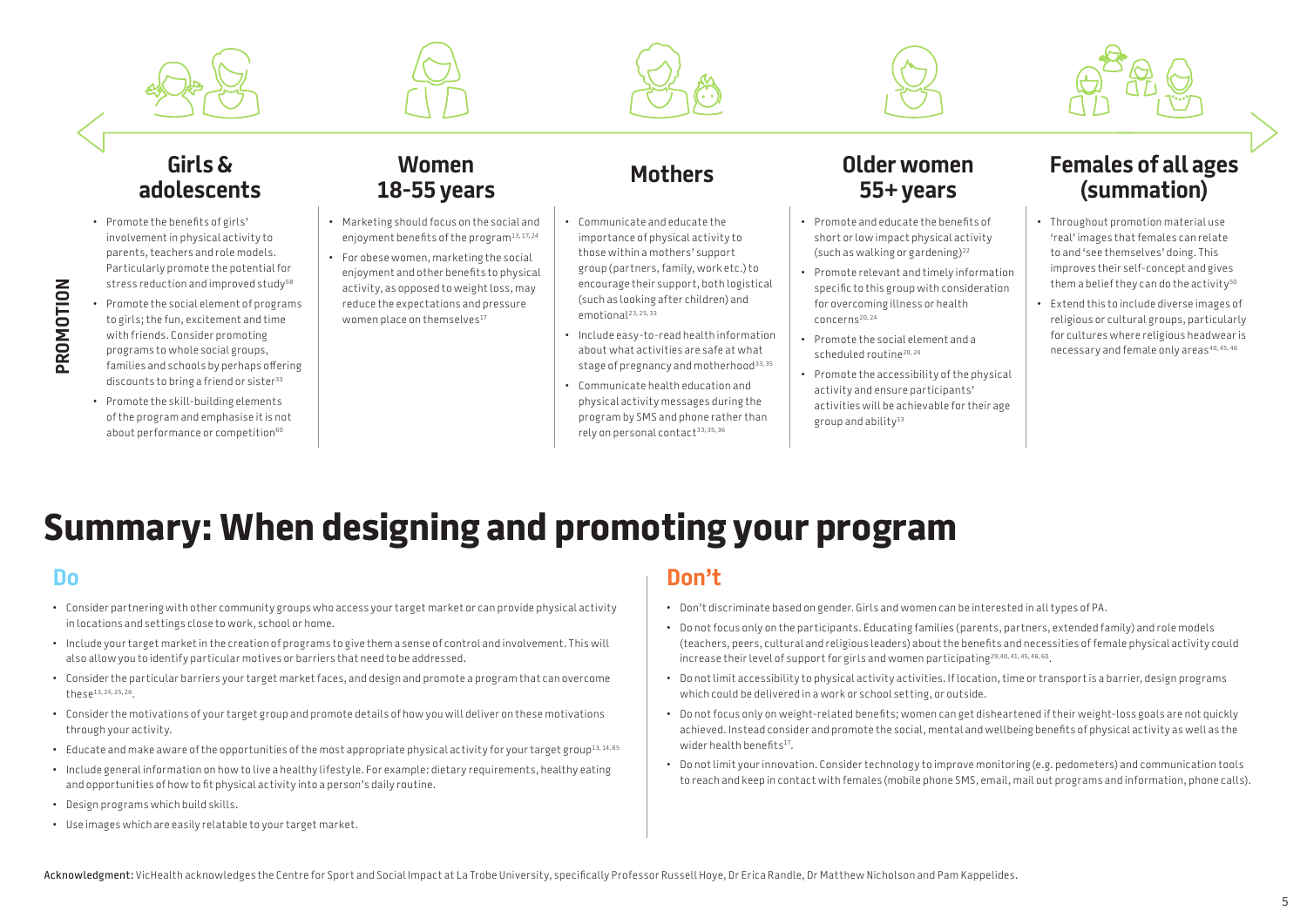### **References**

- 1. Australian Bureau of Statistics 2012, *Australian Health Survey: first results, 2011*–*12,* cat no. 4364.0.55.001, Australian Bureau of Statistics, Canberra.
- 2. Australian Bureau of Statistics 2013, *Participation in sport and physical recreation: 2011–12 Report,* cat. no. 4177.0, Australian Sports Commission, Canberra.
- 3. Australian Sports Commission 2010, *Participation in Exercise, Recreation and Sport Survey: 2010 Annual Report*, Australian Sports Commission, Canberra.
- 4. Eime, RM, Sawyer N, Harvey JT, Casey MM, Westerbeek H & Payne WR 2014, 'Integrating public health and sport management: sport participation trends 2001–2010', *Sport Management Review*, viewed 29 September 2014, <http://dx.doi.org/10.1016/j.smr.2014.05.004>.
- 5. Brown WJ, McLaughlin D, Leung J, McCaul KA, Flicker L, Almeida OP, Hankey GJ, Lopez D & Dobson AJ 2012, 'Physical activity and all-cause mortality in older women and men', *British Journal of Sports Medicine*, vol. 46, iss. 9, pp. 664-668.
- 6. Panagiotakos DB, Polystipioti A & Polychronopoulos E 2007, 'Prevalence of type 2 diabetes and physical activity status in elderly men and women from Cyprus (the MEDIS Study)', *Asia-Pacific Journal of Public Health*, vol. 19, no. 3, pp. 22–28.
- 7. Reiner M, Niermann C, Jekauc D & Wolf A 2013, 'Long-term health benefits of physical activity – a systematic review of longitudinal studies', *BMC Public Health*, vol. 13, pp. 813-822.
- 8. Taber DR, Pratt C, Charneco EY, Dowda M, Phillips JA & Going SB 2014, 'Participation in vigorous sports, not moderate sports, is positively associated with cardiorespiratory fitness among adolescent girls', *Journal of Physical Activity and Health*, vol. 11, pp. 569-603.
- 9. Trilk JL, Singhai A, Bigelman KA & Cureton KJ 2010, 'Effect of sprint interval training on circulatory function during exercise in sedentary, overweight/obese women', *European Journal of Applied Physiology*, vol. 111, pp. 1591-1597.
- 10. Greene DA, Naughton GA, Briody JN, Kemp A, Woodhead H & Corrigan L 2005, 'Bone strength index in adolescent girls: does physical activity make a difference?', *British Journal of Sports Medicine*, vol. 39, pp. 622- 627.
- 11. Moghadasi M & Siavashour S 2013, 'The effect of 12 weeks of resistance training on hormones of bone formation in young sedentary women', *European Journal of Applied Physiology,* vol. 113, pp. 25-32.
- 12. Stenevi-Lundgren S, Daly RM, Linden C, Gardsell P & Karlsson MK 2008, 'Effects of a daily school based physical activity intervention program on muscle development in pre-pubertal girls', *European Journal of Applied Physiology*, vol. 105, pp. 533-541.
- 13. Milne M, Divine A, Hall C, Gregg M & Hardy J 2014, 'Non-participation: how age influences inactive women's views of exercise', *Journal of Applied Biobehavioral Research*, vol. 19, iss. 3, pp. 171-191.
- 14. Hanlon C, Morris T & Nabbs S 2010, 'Establishing a successful physical activity program to recruit and retain women', *Sport Management Review*, vol. 13, pp. 269-282.
- 15. Watson N, Milat AJ, Thomas M & Currie J 2005, 'The feasibility and effectiveness of pram walking groups for postpartum women in western Sydney', *Health Promotion Journal of Australia*, vol. 16, no. 2, pp. 93-99.
- 16. Codina N, Pestana J & Armadans I 2012, 'Physical activity (PA) among middle-aged women: initial and current influences and patterns of participation', *Journal of Women & Aging*, vol. 25, iss. 3, pp. 260-272.
- 17. Leone LA & Ward DS 2013, 'A mixed methods comparison of perceived benefits and barriers to exercise between obese and non-obese women', *Journal of Physical Activity & Health*, vol. 10, pp. 461-469.
- 18. O'Dougherty M, Kurzer MS & Schmitz KH 2010, 'Shifting motivations: young women's reflections on physical activity over time and across contexts', *Health Education and Behavior*, vol. 37, pp. 547-567.
- 19. Wilcox S, Castro CM & King AC 2006, 'Outcome expectations and physical activity participation in two samples of older women'*, Journal of Health Psychology*, vol. 11, no. 1, pp. 65-77.
- 20. Newson RS & Kemps EB 2007, 'Factors that promote and prevent engagement of older adults', *Journal of Aging and Health*, vol. 19, no. 3, pp. 470-481.
- 21. Bulley C, Donaghy M, Payne A & Mutrie N 2009, 'Personal meanings, values and feelings relating to physical activity and exercise participation in female undergraduates: a qualitative exploration', *Journal of Health Psychology*, vol. 14, no. 6, pp. 751-760.
- 22. Adams M & McCrone S 2011, 'Predictors of exercise in midline and older women based on the health promotion model', *Women in Sport and Physical Activity Journal,* vol. 20, iss. 2, pp. 65-75.
- 23. Cannioto RA 2010, 'Physical activity barriers, behaviours, and beliefs of overweight and obese working women: a preliminary analysis, *Women in Sport and Physical Activity Journal*, vol. 19, no. 1, pp. 70-85.
- 24. Kowal J & Fortier MS 2007, 'Physical activity behavior change in middle-aged and older women: the role of barriers and of environmental characteristics, *Journal of Behavioral Medicine* vol. 30, iss. 3, pp. 233-242.
- 25. Jones C, Jancey J, Howat P, Dhaliwal S, Burns S, McManus A, Hills AP & Anderson A 2013, 'Utility of stages of change construct in the planning of physical activity interventions among playgroup mothers', *BMC Research Notes*, vol. 6, pp. 300-308.
- 26. Standiford A 2013, 'The secret struggle of the active girl: a qualitative synthesis of interpersonal factors that influence physical activity in adolescent girls, *Health Care for Women International,* vol. 34, iss. 10, pp. 860-877.
- 27. Dollman J 2010, 'Changing associations of Australian parents' physical activity with their children's sport participation: 1985 to 2004', *Australia and New Zealand Journal of Public Health*, vol. 34, no. 6, pp. 578-582.
- 28. Sebire SJ, Haase AM, Montgomery AA, McNeill J & Jago R 2012, 'Associations between physical activity parenting practices and adolescent girls' self-perceptions and physical activity intentions', *Journal of Physical Activity and Health*, vol. 11, pp. 737-740.
- 29. Hardy LL, Kelly B, Chapman K, King L & Farrell L 2010, 'Parental perceptions of barriers to children's participation in organised sport in Australia'*, Journal of Paediatrics and Child Health*, vol. 46, pp. 197-203.
- 30. Wilson AN & Dollman J 2009, 'Social influences on physical activity in Anglo-Australian and Vietnamese-Australian adolescent females in a single sex school', *Journal of Science and Medicine in Sport,* vol. 12, pp. 119-122.
- 31. Salmon J, Timperio A, Telford A, Carver A & Crawford D 2005, 'Association of family environment with children's television viewing and with low level of physical activity, *Obesity Research*, vol. 13, no. 11, pp. 1939-1951.
- 32. Caperchione CM, Kolt GS, Tennent R & Mummery WK 2011, 'Physical activity behaviours of culturally and linguistically diverse (CALD) women living in Australia: a qualitative study of socio-cultural influences', *BMC Public Health*, vol. 11, art. no. 26.
- 33. Jones C, Burns S, Howat P, Jancey J, McManus A & Carter O 2010, 'Playgroups as a setting for nutrition and physical interventions for mothers with young children: exploratory qualitative findings', *Health Promotion Journal of Australia*, vol. 21, pp. 92-98.
- 34. Borodulin K, Evenson KR & Herring AH 2009, 'Physical activity patterns during pregnancy through postpartum', *BMC Women's Health,* vol. 9, art. no. 32, pp. 1-7.
- 35. Monteiro SMDR, Jancey J, Dhaliwal SS, Howat PA, Burns S, Hills AP & Anderson AS 2014, 'Results of a randomized controlled trial to promote physical activity behaviours in mothers with young children', *Preventative Medicine*, vol. 59, pp. 12-18.
- 36. Reinhardt JA, van der Ploeg HP, Grzegrzulka R & Timperley JG 2012, 'Implementing lifestyle change though phone-based motivational interviewing in rural-based women with previous gestational diabetes mellitus', *Health Promotion Journal of Australia,* vol. 23, no. 1, pp. 5-9.
- 37. Murray D & Howat G 2009, 'The 'enrichment hypothesis' as an explanation of women's participation in rugby', *Annals of Leisure Research*, vol. 12, iss. 1, pp. 65-82.
- 38. Resnick B, Orwig D, Wehren L, Zoimmerman S, Simpson M & Magaziner J 2005, 'The exercise plus program for older women post hip fracture: participant perspectives', *The Gerontologist*, vol. 45, no. 4, pp. 539- 544.